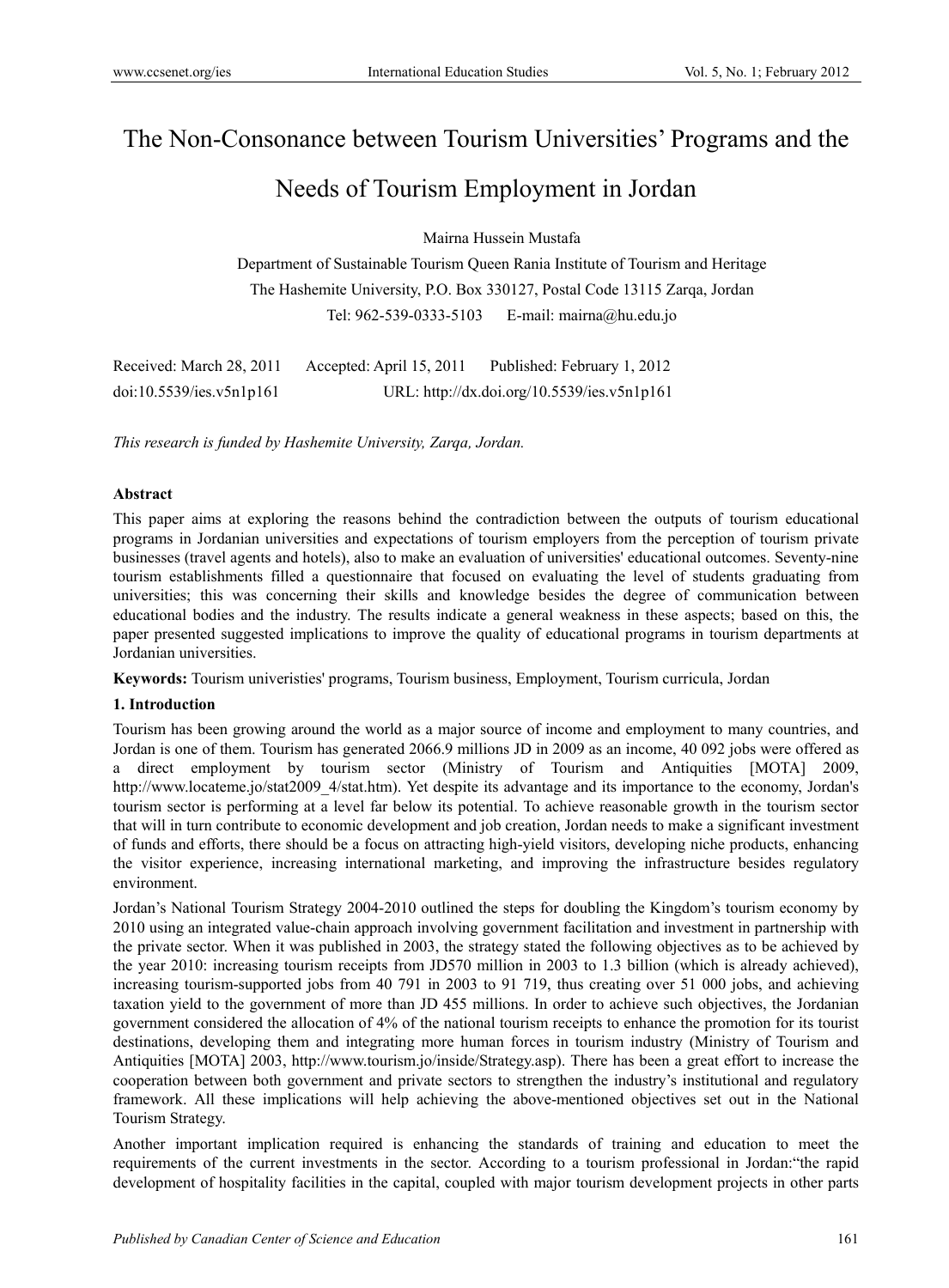of the Kingdom, is already paving the way for thousands of new employment opportunities for Jordanians. Jobs are becoming increasingly available in new upscale hotels, malls, restaurants, cafés and major beach resorts at the Dead Sea and Aqaba, which require skilled staff and service providers. Industry professionals say that 12 000 additional hotel bedrooms being built over the next five years will require an additional 29 000 skilled workers. Aqaba alone will need 10 000 new workers at hotels and restaurants over the next five years. The restaurant sector in Jordan will require an additional 2 300 new employees annually over the next four years, with at least 1000 of these new employees absorbed by the fast food sector each year" (Dajani 2007, http://www.jordantimes.com/?news=3088). Such indicators show the necessity to consider the issue of tourism education and training given by universities and vocational schools in Jordan.

The hospitality and tourism industry is a significant contributor to the economies of many countries; consequently, they need an educated, skilled and committed workforce to be successful. Colleges and universities have developed programs of study to improve the quality of human resources working in this industry (Koyuncu, Burke, Fiksenbaum, & Demirer 2008). These establishments offer education and training programs of various lengths offered at several levels of the educational system as vocational training courses and university-level programs (Koyuncu et al 2008). There is a big number of educational institutes around the world to teach such profession. As stated by Berger (2008), more than 3 000 universities, scattered all over the world that offer courses on tourism and hospitality, that is in addition to more than 70 tourism and hospitality journals in English language. Between January 2000 and December 2004, more than 3 200 scholars wrote or co-authored articles on tourism that were published in refereed journals. Though, Peacock & Ladkin (2002) stated that empirical studies concerning quality of tourism and hospitality education and their ability to cope with employment needs are limited.

For Jordan, tourism and hospitality as educational disciplines are included as academic programs in fourteen public and private universities, as well as nine community colleges; that is in addition to seventeen tourism and hospitality training centers and twenty-seven public and private schools. Unfortunately, Jordan, as many other countries is facing the problem of non-consonance between the expectations of tourism employers and the educational outcomes of universities teaching the professions of tourism and hospitality. This paper aims at exploring the reasons behind such phenomena from the perception of tourism private businesses (travel agents and hotels), also to make an evaluation of educational outcomes. It would appropriate first to see factors causing this problem as apply to different countries in general.

### **2. The Educational Outcomes and Employment Requirements**

Several factors in different stages of tourism education are causing such non-consonance; in the first place, tourism is often tagged to unrelated departments and unconnected courses, and in many institutions tourism studies are usually housed in diverse fields including geography, sociology, forestry and wildlife management, leisure and recreation studies, environmental studies, development studies (Mayaka & Akama 2009). In some cases, many of the courses in hospitality and tourism programs are found in other professions and specializations within university programs (such as business and management), which may explain why professors in other disciplines are not aware of the scope of scholarship and teaching involving tourism (Berger 2008). Moreover, because of the perceived low status of tourism as an academic discipline, many institutes and universities currently perceive the introduction of new tourism training programmes and education courses as a mean of increasing students enrolment and enhancing capitation. Some other factors are related to the content and method of tourism education and training; there is a lack of proper academic understanding and focused theoretical framework of most tourism studies, this engenders a lack of provision of clear directions in the teaching of tourism courses (Mayaka & Akama 2007).

Although tourism and hospitality fields are applied subject areas that require the situation where academics, students and curricula development all need to have close links with tourism industry; strategies for industry engagement in many education institutions are often haphazard and lack focus, commitment and resources (Solnet, Robinson, & Cooper 2007). Moreover, tourism is a highly fragmented and multi-faceted industry; thus it is not impossible to grasp all aspects of this industry, and to put them in a systematic curriculum that will satisfy the needs of tourism employment markets, and that will cover the scope and breadth of the industry (Zagonari 2009). Although there has been much research on the interface between education and industry, few empirical studies test the extent and nature of such relationship (Peacock & Ladkin 2002).

Contacts by the academics with industry personnel is at relatively low levels of the organization, especially at the human resource administration or operational level. Moreover, the staff responsible for these matters are often not from academics, and lack the industry background to fully develop these relationships (Solnet et al 2007). Moreover, many executives in the hospitality industry have not developed programs that help students move ahead in an orderly way; so many tourism students (after they graduate) find themselves in tedious dead-end jobs, which do not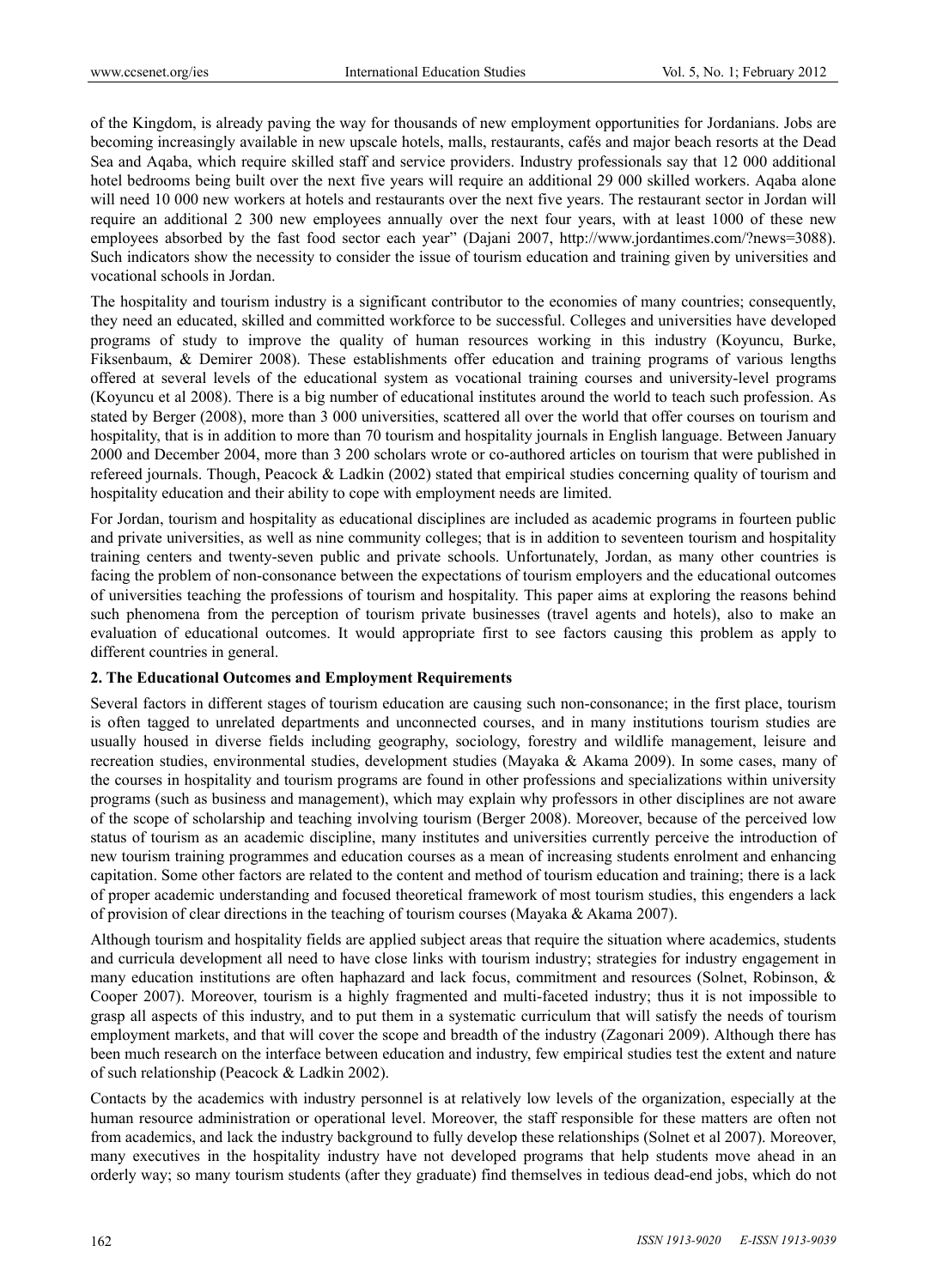require the education and training that they have received, and they do not see any prospects for advancement (Berger 2008). Many tourism employers do not recognize the importance of education; they have a complete lack of appreciation of tourism education and underlying theories, framework and concepts that should guide tourism as a major social and economic global phenomenon (Zagonari 2009). There is also a lack of well-established forums, which should encourage academic and practical based debates and discussions between educators and other concerned parties regarding tourism education and training programs (Mayaka & Akama 2007).

Some of the factors are related to the way students perceive tourism study. The particular experiences that students have in their university tourism program is likely to have an effect on forming realistic expectations of careers in tourism, which is not the case on which to base their choice of studying tourism (Koyuncu et al 2008). In some cases, students consider the tourism industry as a first step or a temporary occupation, the tourist industry is a refuge when job opportunities in other sectors are scarce. Small and large firms are strategically driven by these facts to choose tourism non-graduated or differently-from-tourism graduated employees (Zagonari 2009). On the other hand, tourism industry is often seeking cheap labor, while the educational institution is seeking a structured training experience for the student. These situations make partnerships founded on these outcomes lack strategic direction and do not fully reconcile the interests of the educator, the industry and the student (Solnet et al 2007). Tourism education in Jordan is facing all these problems (as will be explained more in the next sections of this reserch), consequently, employing tourism programs' graduates by the industry is far below its expected level. Such non-accordance between tourism industry and tourism education makes it important to consider the enhancement of tourism and hospitality education to cope with the needs of tourism employment. Such enhancement indicates the necessity to have an efficient process of coordination and communication among concerned different stakeholders.

The four main stakeholders involved in the design, development and implementation of education and training programs are: enterprises, students, educational institutions and governmental institutions (Zagonari 2009). Industry is a primary stakeholder group for tourism education, which could be enhanced significantly if employers had a key role in the design and delivery of the tourism curricula. On the other hand, students will achieve a better representation in the industry for which they are being prepared; they will also through this educational experience develop contacts with the industry. Educators, often the conduit between industry and students, should put providing quality education in the first place, an education that prepares students for working life, and furnishes employment opportunities appropriate to their level of qualification (Dale and Robinson 2001).

A relationship clearly exists between the providers of education (institutions), and the end-users of this process (students, industry). This has two key implications: relationships between education and industry must be managed, developed and nurtured; and, such management of relationship demands a strategic decision and commitment on the part of education (Solnet et al 2007). Another important fact is that students need to be informed about the importance of the external environment and internal contingencies; there should be coherence between the organization and the external environment (Okumus & Wong 2005).

In their research, Goodenough and Page (1993) focused on the need for a closer contact between the industry and the educational provider. Tourism programs currently offered by educational institutes usually target the work-placement and industry-based project as the main mechanism for assessing employers' and students' level of satisfaction with this industrial element. There is an urgent need to apply course modules that are developed to provide an opportunity to evaluate the value of the course within a work environment. Such demand requires a closer partnership between education and industry to develop the training requirements of individual course participants, an involvement which is both time consuming and demanding for academics, unfortunately, this group is not used to frequent contact with the tourism industry as in the case of Jordan.

For this study, questionnaires were distributed to employers in the industry and semi-structured interviews were conducted with heads of universities' departments that offer tourism educational programs, such methodolgy helped in understanding factors behind the contradiction between universities educational outcomes and expectations of tourism emplyees in Jordan, especially for what is related to communication between them to develop educational programs in different stages (only the results of questionnaires filled by tourism employers are presented in this paper) .

### **3. Tourism Programs in Jordan**

Universities in Jordan have developed several tourism educational programs to increase the supply of employees in tourism and hospitality sectors. In addition to vocational schools and community colleges, fourteen public and private universities have various tourism undergraduate programs under different profession titles. Table 1 shows these universities and their programs' attributes.

These programs vary in many aspects, such as the discipline according to which curricula of these programs were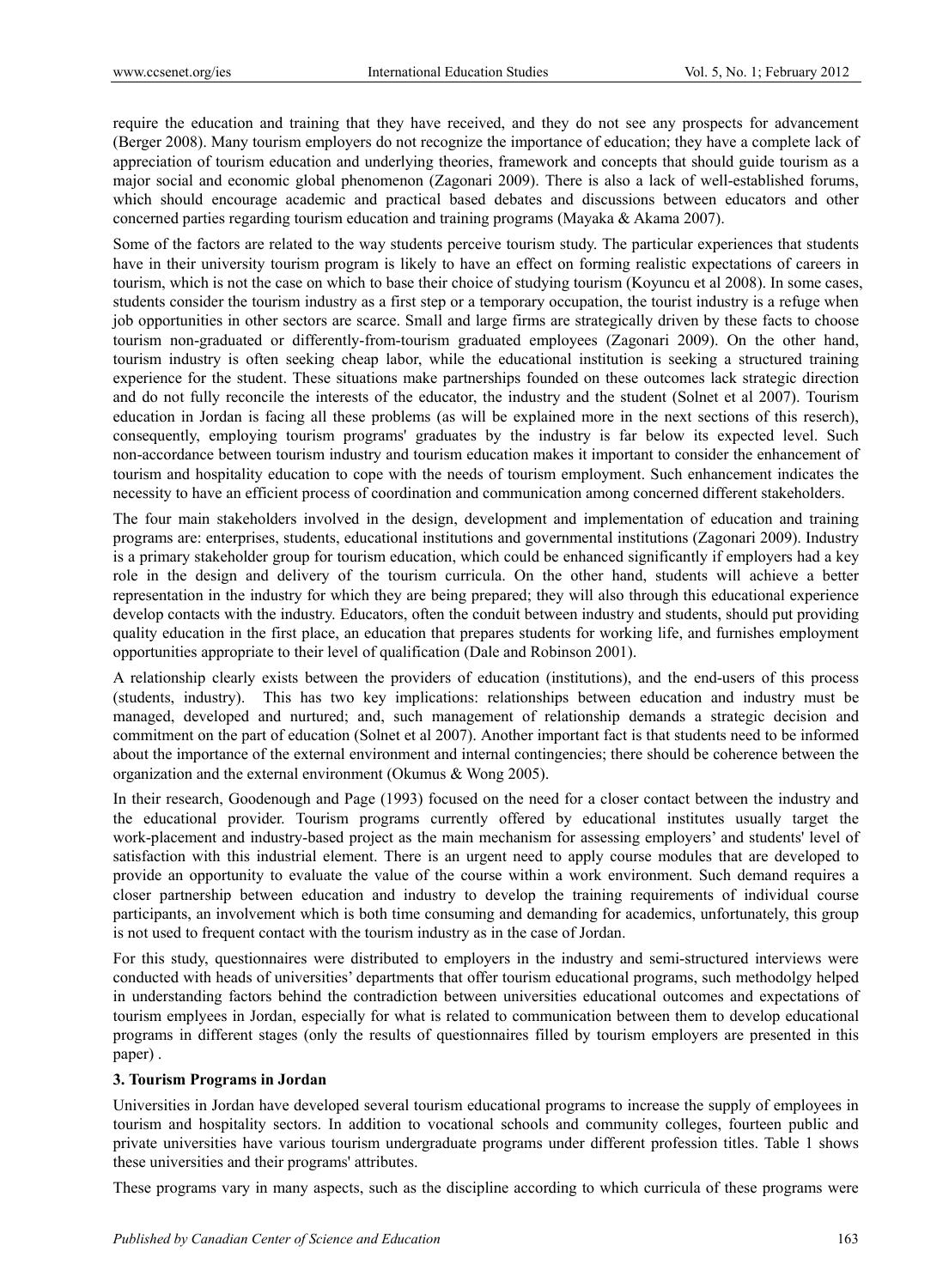planned, the distribution of credits among university and profession requirements, the concentration on some important skills as information technology, languages and communication skills, moreover, these programs are different in terms of practical training credits and techniques.

Few of these programs have a full tourism or hospitality discipline that dominates the courses' topics; most of these programs have few tourism and hospitality courses if compared to other ones of archaeology, accounting and management, as well as other topics. Usually, these courses are taught in both Arabic and English, some additional languages' courses are provided through levels (as French, German, Italian…etc), some programs give one or two courses for these foreign languages, while others reach 6 or 7 levels. For the practical training, most of these programs have devoted 6 credits of training to be given in different tourism facilities as hotels, restaurants or tour operating offices, or in tourism sites. Some of these programs include a graduation project of one credit hour. Unfortunately, there is no coordination between some of these departments and the establishments in which training is taking place; that is concerning the skills and knowledge to be acquainted by students during the training, the evaluation of students is to be given in this case by the trainers in the form of a report of completion.

#### **4. Methodology**

In order to evaluate the educational outcomes of tourism programs in Jordanain universities, as well as the degree of communication and coordination between tourism educational bodies and business owners in tourism sector; an instrumnent of research was designed in the form of a questionnaire that was distributed to travel agents and hoteliers (since these two are the major employers of students after their graduation), the questionnaire included four sections: the first section took the form of open questions regarding the attributes of the establishment as its type, rate, year of establishment, location, number of emplyees, position of the respondent and some demographics (age, sex and education). The second section included two questions; one of them is concerning number of tourism univeristy graduates employed by the establishment, the other question was about their preferences in employing different groups in the establishment (university graduates, community college graduates, vocational centers trainee and high school degree holders/Tourism and Hospitlity Branch). The third section was an evaluation by tourism employers of students' level concerning some skills and theoritical knowledge that are needed in tourism jobs; these included: acquaintance of tourism theoritical knowledge, English language usage, clerical work, computer skills, interacting with other workers in the establishment, interacting with clients, acquaintance of knowledge about Jordan, acquaintance of general knowledge, ettiquites, acquaintance of work ethics, ability to work under pressure, and ability to prepare correspondences and formal documents. These items were measured on a 4-point scale (excellent, good, average, and weak). The last section evaluated the communication of tourism educational programs with business to develop and enhance study plans, to employ students, to participate in events held by educational establishments, and to participate in students' training. These were measured on a 3 point scale (1: Continuously, 2: Rarely, and 3: Never). The distribution of questionnaires took place during May-June 2010. The validity of the research intrument was tested by interviewing some managers of tour operating offices and hotels, who gave their comments and reported what skills and knowledge to be evaluated. For the reliability of the questionnaire; Cronbach's Alpha was measured to test the internal consistency between the items in the two scales used. Overall, the Cronbach's Alpha was .877 for the set of variables evaluating students' level in skills and theoritical knowledge that are needed in tourism jobs, for the group of variables evaluating the communication of tourism educational programs with business, Cronbach's Alpha gave a value of .654; it was indicated in some studies that 0.7 is to be an acceptable reliability coefficient, but lower thresholds are sometimes used in the literature (Santos, 1999).

#### **5. Results and Conclusions**

The study targeted a random sample of 55 travel agents and 30 hotels, of wich 48 tour operators/travel agents and 30 hotels responded (a response rate of 87% & 100% respectively). Also, one tour transport company responded to the questionnaire. The sample included two 3 star-hotels, twelve 4 star-hotels, sixteen 5 star-hotels, sixteen travel agencies type A, twenty five travel agencies type B, and 3 travel agencies type C. (Note: According to the Jordanian Law of Tour Operators/Travel Agents; these are to be classified as follows: A for Inbound, Outbound and Domestic Tours, B for Inbound Tours and C for Outbound Tours, and selling trips organized by Group (A) Offices). For the location of these establishments, 67 were located in Amman, 1 in Zarqa, 5 in Petra, 3 in Aqaba, and 3 in the Dead Sea area. Table 2 shows the different attributes of these establishments, while the demographic characteristics of the sample respondents are shown in Table 3. The respondents of the questionnaire are filling the following occupations in their establishments: ticketing (4), general managers (19), sales managers (4), human resources managers (31), financial managers (4), supervisors (2), Trainers (4), public relations manager (3), and manager assistants (2).

There is a high willingness among these establishments to hire public and private universities' graduates; most of these establishments tend to hire 1 or 2 graduates every year, Table 4 shows the numbers of students hired annualy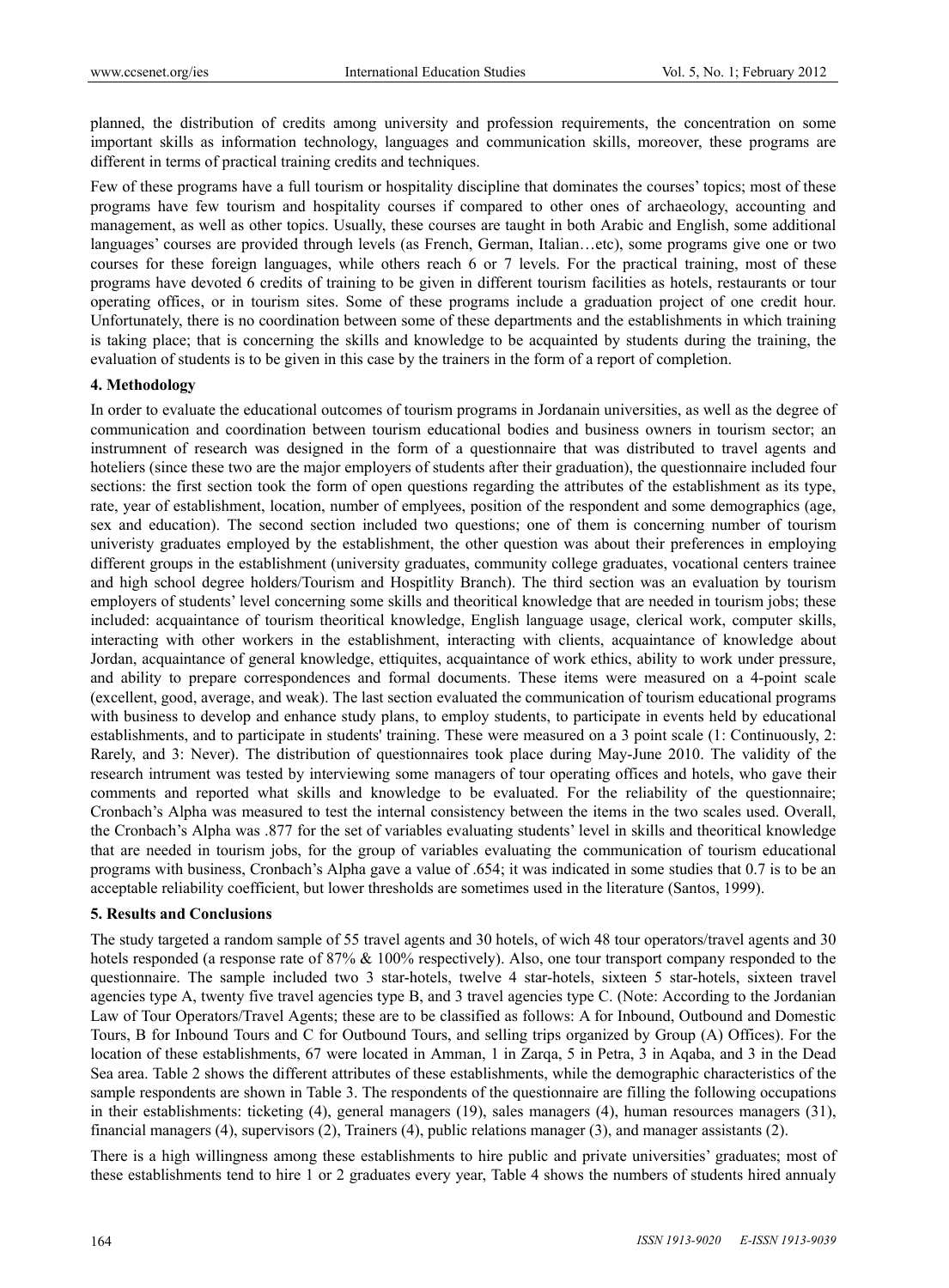by the establishments in the sample.

For the evaluation of different skills and knowledge required tourism work, it is noticed that all the means for the measured items ranged from 2 (Good) to 4 (Weak), reflecting then a general weakness in the level of skills and knowledge acquainted by the students, the descriptives of these items are shown in Table 5.

It is noticed that there is a clear weakness particularly in: English language usage  $(M = 3.42, SD = 0.78)$ , usage of other languages ( $M = 3.87$ ,  $SD = 0.46$ ), working under pressure ( $M = 3.41$ ,  $SD = 0.78$ ), and preparing correspondences (M = 3.37, SD = 0.77). This can be also said concerning theoritical knowledge about tourism (M = 2.92, SD = .82), and about Jordan (M = 3.16, SD = .76). Tables 6a & b give the frequencies of responses given on the 4-point scale used to make the evaluation. For the level of communication with educational establishments to: develop and enhance study plans, employ students and to be involved in different events, it is noticed that these reflected a weak communication and coordination, the means for these items ranged between 2 (Rarely) and 3 (Never). Table 7 shows the descriptive statistics of these items.

Such results initiate the need to make critical changes in the study plans of Jordanian universities to enhance the level of students; moreover, there should be more coordination with workers in tourism businesses to understand their needs and expectations regarding students' abilities and skills.

By referring to a report prepared by the Curriculum Development Council and the Hong Kong Examinations and Assessment Authority **(**2007**)**; also the Official UK's Websites for Graduate Careers (http://www.prospects.ac.uk/p/types of job/leisure sport and tourism.jsp 2010); it can be said that creating a plan that aims at guiding students properly toward tourism and hospitality education should focus on:

- (a) Developing a curriculum in each university that has a specific profession or skill, thus being oriented coursewise toward fulfilling the requirement for such profession (most of curricula in universities now are covering different professions without making students completely capable of running a specific tourism or hospitality job); main professions can be: tour guiding, tourism management, tour operating, hotel management, hotel front disk operations, hotel housekeeping, food and beverage services…etc.
- (b) Such curriculum must make students achieve the following:

- Acquainting the specific and generic skills, including language, effective communication skills, customer service skills, information-processing skills, and problem-solving skills; as well as being able to apply appropriate skills in a wide range of tourism and hospitality industry services and situations.

- Being capable and proud to introduce local tourism resources to tourists;

- Understanding tourist-host relationships and develop an appreciation of other cultures, customs and beliefs;

- Respect of integrity and ethical behavior in the tourism and hospitality industry, and apply this to daily life situations;

- Acquiring and adapting the personal qualities required for successful work in the tourism and hospitality industry.

- Appreciating and understanding sustainability in both the tourism and hospitality industry; also being able to demonstrate quality customer service.

Guiding students can also play a significant role in enhancing outputs of universities' educational programs; this can take the form of lectures, sessions during career days at schools, or even in the form of brochures or any written media. The content of the guiding material must cover the importance of tourism and travel in fulfilling human needs, the diverse nature of the tourism and hospitality industry including: tourist destinations, infrastructure and superstructures; a general idea about local and international tourism and hospitality trends and issues. Most important, there should be a focus on the major functional areas or sectors within the tourism and hospitality industry, and the career opportunities available, as well as contact details of employers and careers in tourism and hospitality.

## **References**

\_\_\_\_\_\_. (2010). Prospects: the Official UK's Website for Graduate Careers, [Online] Available: http://www.prospects.ac.uk/p/types\_of\_job/leisure\_sport\_and\_tourism.jsp ( March 16, 2010)

Berger, A. (2008). Tourism in Society. *Society*, 45(4), 327-329. http://dx.doi.org/10.1007/s12115-008-9112-6

Curriculum Development Council and the Hong Kong Examinations and Assessment Authority. (2007). Tourism and Hospitality Studies: Curriculum and Assessment Guide Personal, Social and Humanities Education (Secondary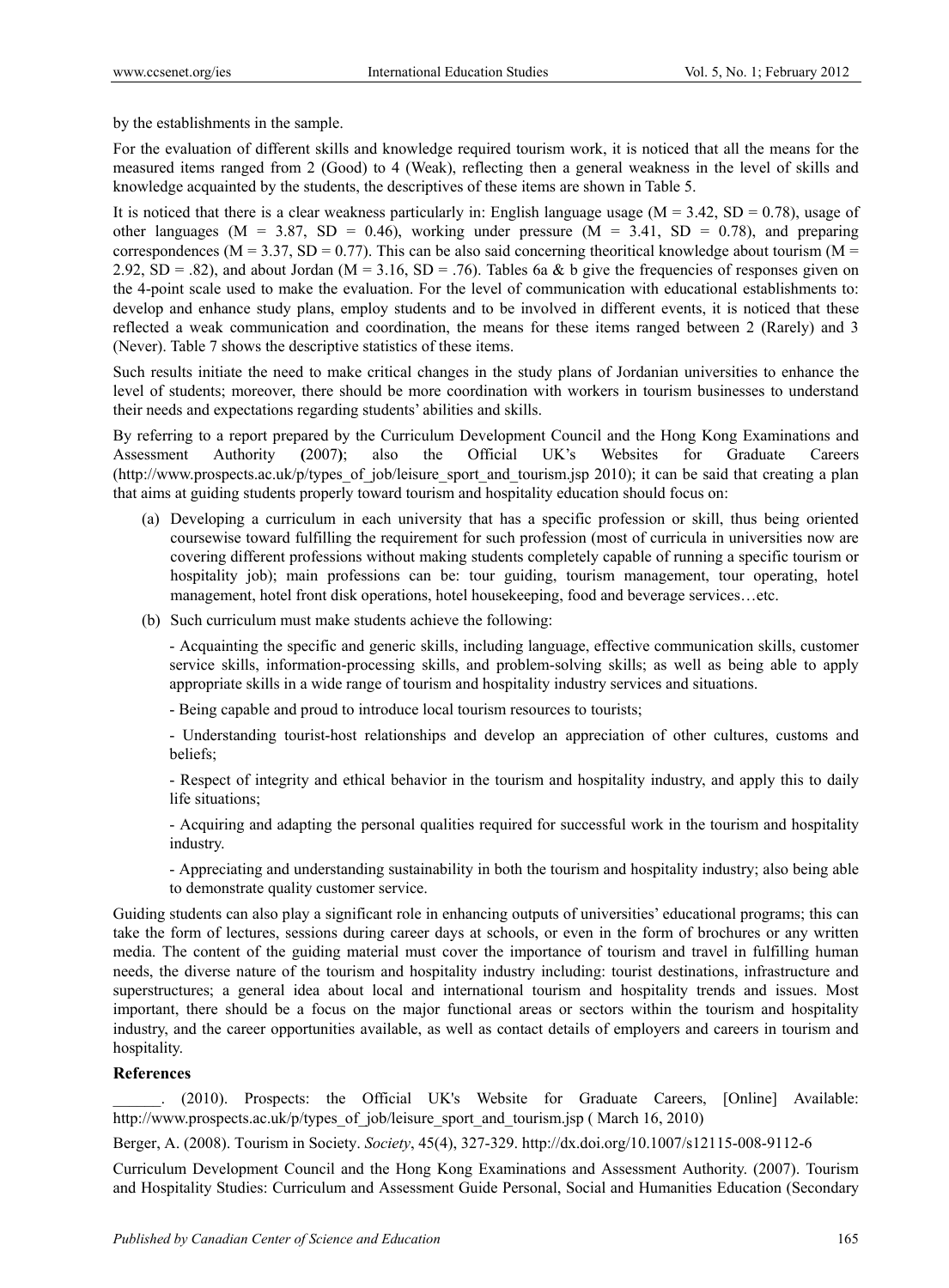4-6); jointly prepared by the Curriculum Development Council and the Hong Kong Examinations and Assessment Authority. [Online] Available: http://www.edb.gov.hk/FileManager/EN/Content\_5999/ths\_final\_e.pdf

Dajani, D. (2007). Experts to Examine Latest Trends in Hospitality and Education. *The Jordan Times*, Issue of 24.10.2007. [Online] Available: http://www.jordantimes.com/?news=3088 (January 16,2009)

Dale, C., & Robinson, N. (2001). The Theming of Tourism Education: a Three-domain Approach. *International Journal of Contemporary Hospitality Management*, 13, 30–35. http://dx.doi.org/10.1108/09596110110365616

ESCWA. (2001). *Challenges and Opportunities of WTO on Services in Selected ESCWA Member Countries: Tourism.* New York: Economic and Social Commission for Western Asia, United Nations.

Goodenough, R., & Page, S. (1993). Planning for Tourism Education and Training in the 1990s: Bridging the Gap between Industry. *Journal of Geography in Higher Education*, 17(1), 57-73. http://dx.doi.org/10.1080/03098269308709208

Koyuncu, M., Burke, R., Fiksenbaum, L., & Demirer, H. (2008). Predictors of Commitment to Careers in the Tourism Industry, *Anatolia*, 19(2), 225-236

Mayaka, M., & Akama, J. (2007). Systems Approach to Tourism Training and Education: The Kenyan Case Study. *Tourism Management*, 28, 298-306. http://dx.doi.org/10.1016/j.tourman.2005.12.023

MOTA. (2003). Jordanian National Tourism Strategy, issued by Jordanian Ministry of Tourism and Antiquities, [Online] Available: http://www.tourism.jo/inside/Strategy.asp (October 15, 2009)

MOTA. (2009). Statistical Bulletin of Jordanian Ministry of Tourism and Antiquities, [Online] Available: http://www.locateme.jo/stat2009\_4/stat.htm (December 15, 2010)

Okumus, F., & Wong, K. (2005). In Pursuit of Contemporary Content for Courses on Strategic Management in Tourism and Hospitality Schools. *Hospitality Management*, 24, 259-279. http://dx.doi.org/10.1016/j.ijhm.2004.06.009

Peacock, N., & Ladkin, A. (2002). Exploring Relationships between Higher Education and Industry: A Case Study of a University and the Local Tourism Industry. *Industry and Higher Education*, 16, 393–401. http://dx.doi.org/10.5367/000000002101296568

Santos, J. (1999). Cronbach's Alpha: A Tool for Assessing the Reliability of Scales*. Journal of Extension*, 37(2). [Online] Available: http://www.joe.org/joe/1999april/tt3.html (July 1, 2005)

Solnet, D., Robinson, R., & Cooper, Ch. (2007). An Industry Partnerships Approach to Tourism Education. *Journal of Hospitality, Leisure, Sport and Tourism Education*, 6(1), 66-70. http://dx.doi.org/10.3794/johlste.61.140

Zagonari, F. (2009). Balancing Tourism Education and Training. *International Journal of Hospitality Management*, 28, 2–9. http://dx.doi.org/10.1016/j.ijhm.2008.03.006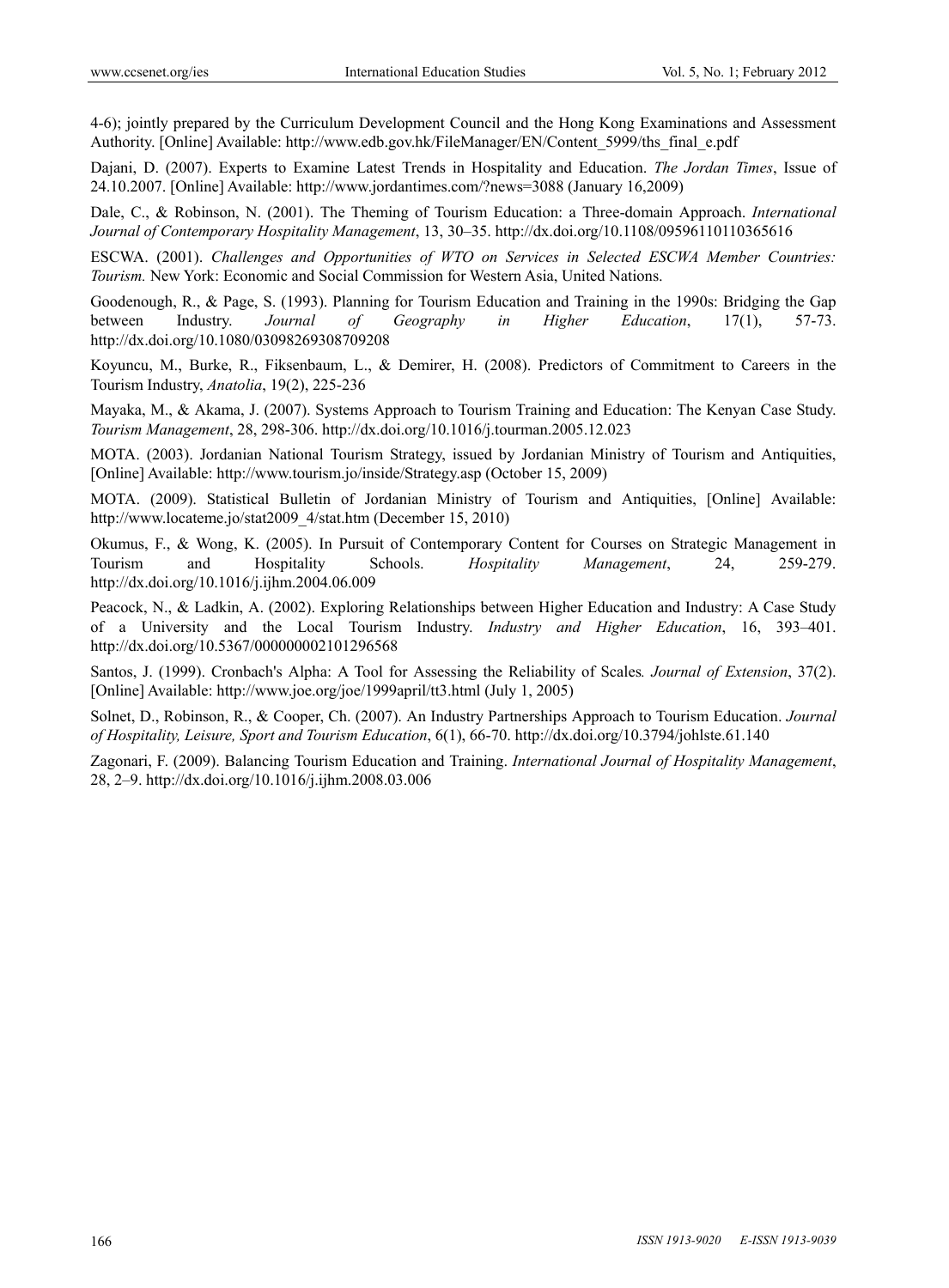## **Notes for Table 1**

1. This information was compiled by USAID/Jordan Tourism Development Project, it was submitted to Ministry of Tourism and Antiquities in Jordan on Nov  $9<sup>th</sup> 2008$ .

- 2. The department of tourism started in University of Jordan in 2008.
- 3. The department of tourism started in Middle East University in 2009.
- 4. Not available .

|  |  |  |  |  | Table 1. Public and Private Jordanian Universities offering tourism programs for Bachelor Degree (USAID 2007) |  |
|--|--|--|--|--|---------------------------------------------------------------------------------------------------------------|--|
|  |  |  |  |  |                                                                                                               |  |

| University                                  | <b>Program Title</b>                          | <b>Total</b><br><b>Credits</b> | <b>Number</b><br>of<br><b>Graduates</b><br>/Year2007 | <b>Market Share of</b><br>Students % |
|---------------------------------------------|-----------------------------------------------|--------------------------------|------------------------------------------------------|--------------------------------------|
| 1. Jordan University                        | Guiding<br>Tour<br>and<br>Tourism Development | 132                            | NA(2)                                                | $\blacksquare$                       |
| 2. Yarmouk University                       | Tour Guiding                                  | 132                            | 12                                                   | $\overline{2}$                       |
| 3. Mutah University                         | Archaeology<br>and<br>Tourism                 | 133                            | 71                                                   | 12                                   |
| 4. Hashemite University                     | Tour Guiding                                  | 134                            | 236                                                  | 39                                   |
| 5. Al-Hussein bin Talal<br>University       | -Tourism Management<br>-Tour Guiding          | 126                            | 23                                                   | $\overline{4}$                       |
| Private<br>6.<br>Amman<br>University        | Hospitality<br>and<br>Tourism Management      | 135                            | 36                                                   | 6                                    |
| University<br>7.<br>Aqaba<br>College        | Hotel Management                              |                                | 14                                                   | 2                                    |
| Philadelphia<br>Private<br>8.<br>University | Hospitality<br>Management                     | 126                            | 34                                                   | 6                                    |
| 9.<br>Jordan<br>Applied<br>University       | -Tourism Management<br>-Hotel Management      | 132                            | 99                                                   | 16                                   |
| 10. Al-Zaytoneh Private<br>University       | Tourism<br>and<br>Hotel<br>Management         | 132                            | 41                                                   | $\overline{7}$                       |
| Irbid<br>Private<br>11.<br>University       | Hotel<br>and<br>Tourism<br>Management         |                                | 30                                                   | 5                                    |
| 12.<br>Applied<br>Sciences<br>University    | Hospitality<br>Management                     | 132                            | 8                                                    | 1                                    |
| Middle<br>13.<br>East<br>University         | <b>Tourism Management</b>                     | 132                            | NA(3)                                                | $\overline{\phantom{a}}$             |
| 14.<br>Jordan<br>Applied                    | Hospitality<br>Management                     | 132                            | NA(4)                                                | <b>NA</b>                            |
| University                                  | Tourism Management<br>and other diplomas      |                                |                                                      |                                      |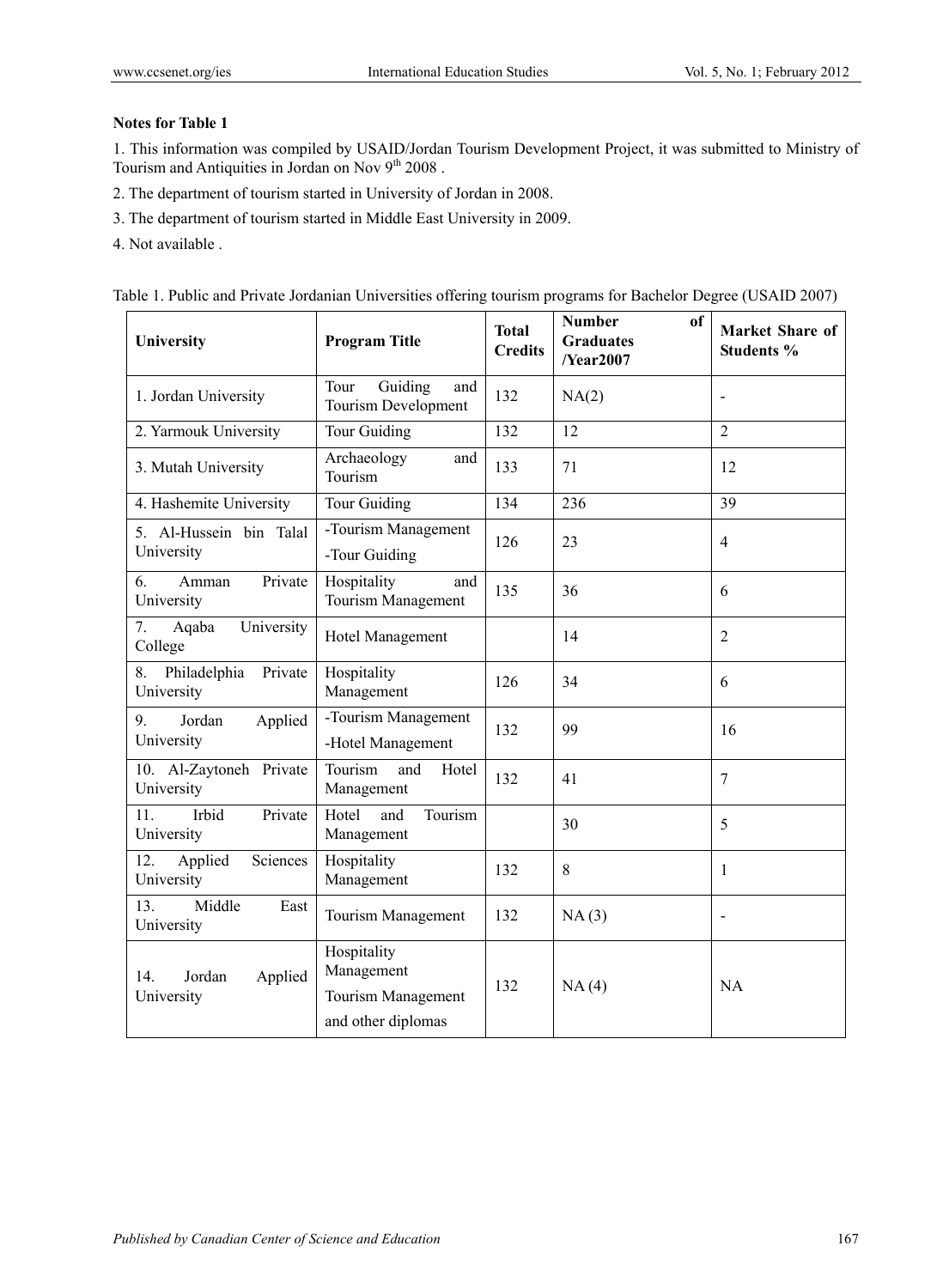|  | Table 2. The attributes of different establishments that responded to the questionnaire in the study |  |  |  |
|--|------------------------------------------------------------------------------------------------------|--|--|--|
|  |                                                                                                      |  |  |  |

| Characteristics                 | <b>Number of Cases</b> | Percentage |
|---------------------------------|------------------------|------------|
| Rate                            |                        |            |
| 3 star Hotel                    | $\overline{2}$         | 2.5        |
| 4 star Hotel                    | 12                     | 15.2       |
| 5 star Hotel                    | 16                     | 20.3       |
| Tour Operator A                 | 16                     | 20.3       |
| Tour Operator B                 | 25                     | 31.6       |
| Tour Operator C                 | $\overline{3}$         | 3.8        |
| <b>Total of Valid Cases</b>     | 74                     | 93.7       |
| <b>Year of Establishment</b>    |                        |            |
| 1940's                          | $\mathbf{1}$           | 1.3        |
| 1950's                          | $\mathbf{1}$           | 1.3        |
| 1960's                          | $\overline{2}$         | 2.5        |
| 1970's                          | 5                      | 6.3        |
| 1980's                          | 11                     | 13.9       |
| 1990's                          | 35                     | 47         |
| 2000's                          | 20                     | 27         |
| <b>Total of Valid Cases</b>     | 75                     | 94.9       |
| <b>Total Number of Emplyees</b> |                        |            |
| Less than 10                    | 21                     | 28         |
| 10-49                           | 26                     | 34.6       |
| 50-89                           | $\tau$                 | 9.3        |
| 90-129                          | 4                      | 5.3        |
| 130 or more                     | 17                     | 22.7       |
| <b>Total of Valid Cases</b>     | 75                     | 94.9       |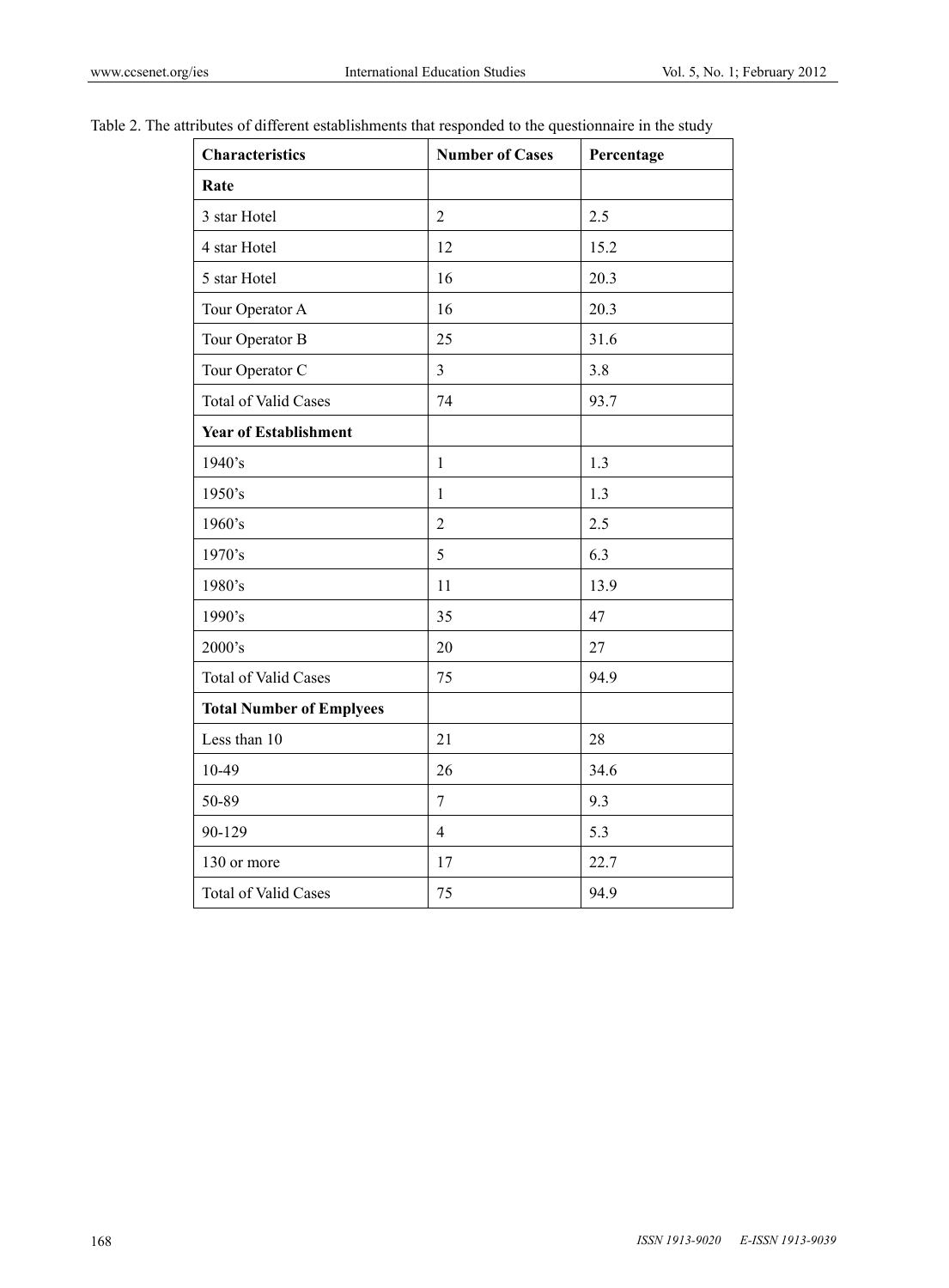| <b>Characteristics</b>             | <b>Number of Cases</b> | Percentage |  |  |
|------------------------------------|------------------------|------------|--|--|
| <b>Sex</b>                         |                        |            |  |  |
| Male                               | 63                     | 79.7       |  |  |
| Female                             | 16                     | 20.3       |  |  |
| Age                                |                        |            |  |  |
| 20-30                              | 20                     | 25.3       |  |  |
| $31 - 40$                          | 41                     | 51.9       |  |  |
| 41 and above                       | 18                     | 22.8       |  |  |
| <b>Educational Level</b>           |                        |            |  |  |
| <b>Below BA</b>                    | 8                      | 10.1       |  |  |
| BA                                 | 64                     | 81.0       |  |  |
| Above BA                           | 7                      | 8.9        |  |  |
| <b>Total Number of Valid Cases</b> | 79                     | 100        |  |  |

Table 3. The demographics of travel agents and hotels group

Table 4. Number of universities' students employed in the establishment annual

| <b>Number of Students</b> | Frequency | Percent |
|---------------------------|-----------|---------|
| $\boldsymbol{0}$          | 9         | 11.4    |
|                           | 24        | 30.4    |
| 2                         | 18        | 22.8    |
| 3                         | 1         | 1.3     |
| $\overline{4}$            | 2         | 2.5     |
| 10                        | 4         | 5.1     |
| 20                        | 5         | 6.3     |
| 25                        | 1         | 1.3     |
| 40                        | 3         | 3.8     |
| 50                        | 6         | 7.6     |
| <b>Total Valid Cases</b>  | 73        | 92.4    |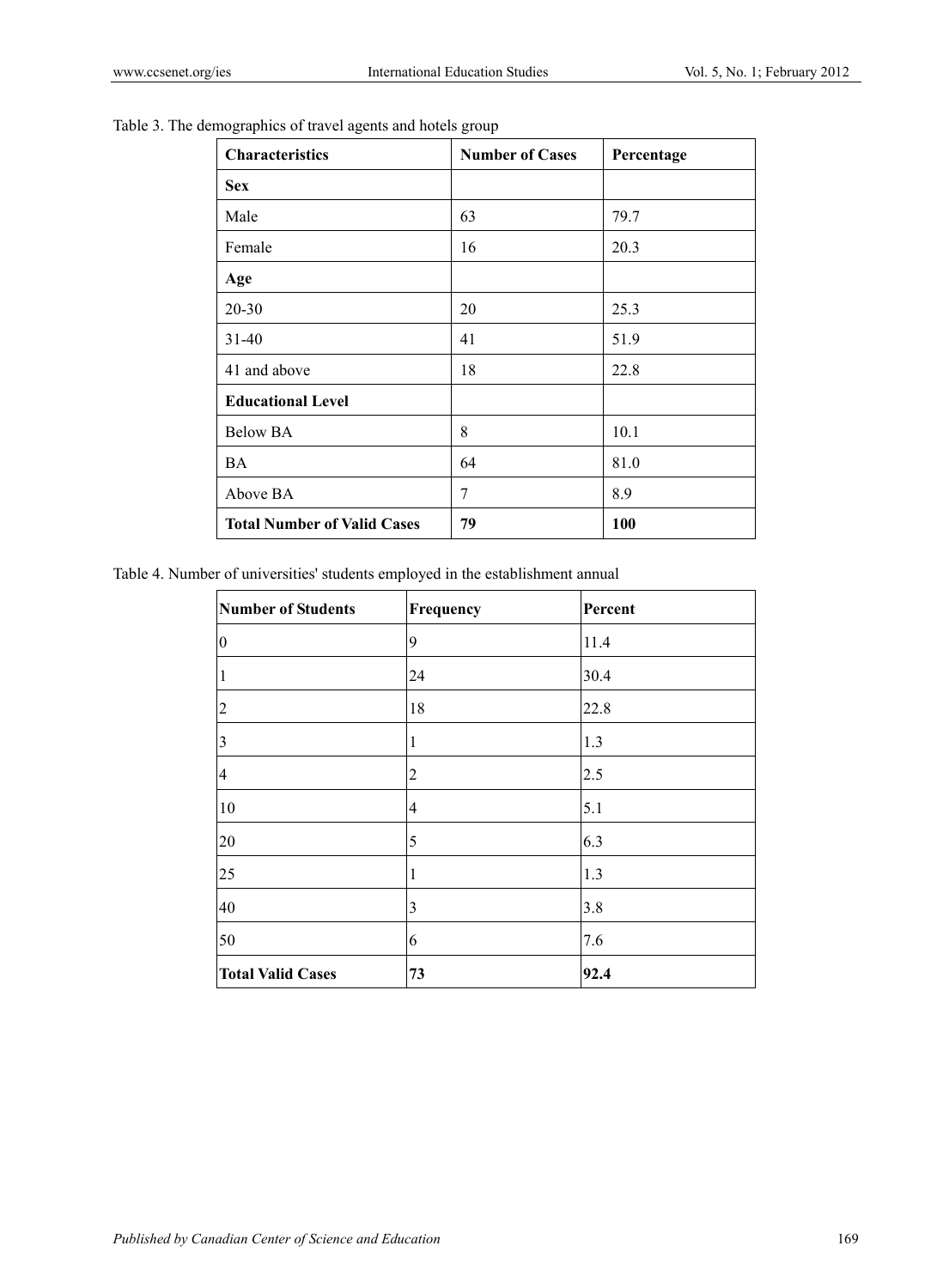| <b>Items</b>                                                     | N  | Mean | <b>SD</b> |
|------------------------------------------------------------------|----|------|-----------|
| Evaluation of Theoretical Knowledge about Tourism                | 78 | 2.92 | 0.82      |
| Evaluation of English Language Usage                             | 79 | 3.42 | 0.78      |
| Evaluation of Other Languages Usage                              | 79 | 3.87 | 0.46      |
| Evaluation of Clerical Work ability                              | 79 | 2.87 | 0.77      |
| <b>Evaluation of Computer Skills</b>                             | 79 | 2.29 | 0.64      |
| Evaluation of Dealing with Colleagues at work                    | 79 | 2.25 | 0.79      |
| Evaluation of Dealing with workers in Tourism Sector             | 79 | 2.44 | 0.84      |
| Evaluation of Dealing with Clients                               | 79 | 2.79 | 0.89      |
| Evaluation of Knowledge about Jordan                             | 79 | 3.17 | 0.76      |
| Evaluation of Acquaintance with General Knowledge                | 77 | 2.86 | 0.64      |
| Evaluation of Acquaintance with Etiquette                        | 79 | 2.65 | 0.82      |
| <b>Evaluation of Work Ethics</b>                                 | 79 | 2.54 | 0.86      |
| Evaluation of Ability to Work Under Pressure                     | 79 | 3.41 | 0.78      |
| Evaluation of Ability to Prepare Correspondences and Formal Docs | 79 | 3.37 | 0.78      |

|  | Table 5. Descriptive statistics of evaluation items of knowledge and skills acquainted by students* |  |  |  |
|--|-----------------------------------------------------------------------------------------------------|--|--|--|
|  |                                                                                                     |  |  |  |

\*These items were measured on a 4-point scale (1:excellent, 2:good, 3:average, and 4:weak).

Table 6.

a. Frequenies of evaluation items of knowledge acquainted by students

| <b>Evaluation</b> |                                 | Knowledge*    |                             |               |                  |               |                       |               |                              |               |                                     |               |                                           |               |  |
|-------------------|---------------------------------|---------------|-----------------------------|---------------|------------------|---------------|-----------------------|---------------|------------------------------|---------------|-------------------------------------|---------------|-------------------------------------------|---------------|--|
| <b>Levels</b>     | <b>Theoretical</b><br>Knowledge |               | <b>General</b><br>Knowledge |               | <b>Etiquette</b> |               | Work<br><b>Ethics</b> |               | Knowledge<br>about<br>Jordan |               | English<br>Language<br><b>Usage</b> |               | <b>Other</b><br>Languages<br><b>Usage</b> |               |  |
|                   | N                               | $\frac{0}{0}$ | N                           | $\frac{0}{0}$ | N                | $\frac{0}{0}$ | N                     | $\frac{0}{0}$ | N                            | $\frac{0}{0}$ | N                                   | $\frac{0}{0}$ | N                                         | $\frac{0}{0}$ |  |
| Excellent         | 3                               | 3.8           | $\theta$                    | $\theta$      | 6                | 7.6           | 7                     | 8.9           | 1                            | 1.3           |                                     | 1.3           | $\theta$                                  | $\theta$      |  |
| Good              | 20                              | 25.3          | 22                          | 27.8          | 27               | 34.2          | 34                    | 43.0          | 14                           | 17.7          | 11                                  | 13.9          | $\overline{4}$                            | 5.1           |  |
| Average           | 35                              | 44.3          | 44                          | 55.7          | 35               | 44.3          | 26                    | 32.9          | 35                           | 44.3          | 21                                  | 26.6          | $\overline{2}$                            | 2.5           |  |
| Weak              | 20                              | 25.3          | 11                          | 13.9          | 11               | 13.9          | 12                    | 15.2          | 29                           | 36.7          | 46                                  | 58.2          | 73                                        | 92.4          |  |
| Total/<br>Valid N | 78                              | 98.7          | 77                          | 97.5          | 79               | 100           | 79                    | 100           | 79                           | 100           | 79                                  | 100.0         | 79                                        | 100           |  |

\*These items were measured on a 4-point scale (1:excellent, 2:good, 3:average, and 4:weak).